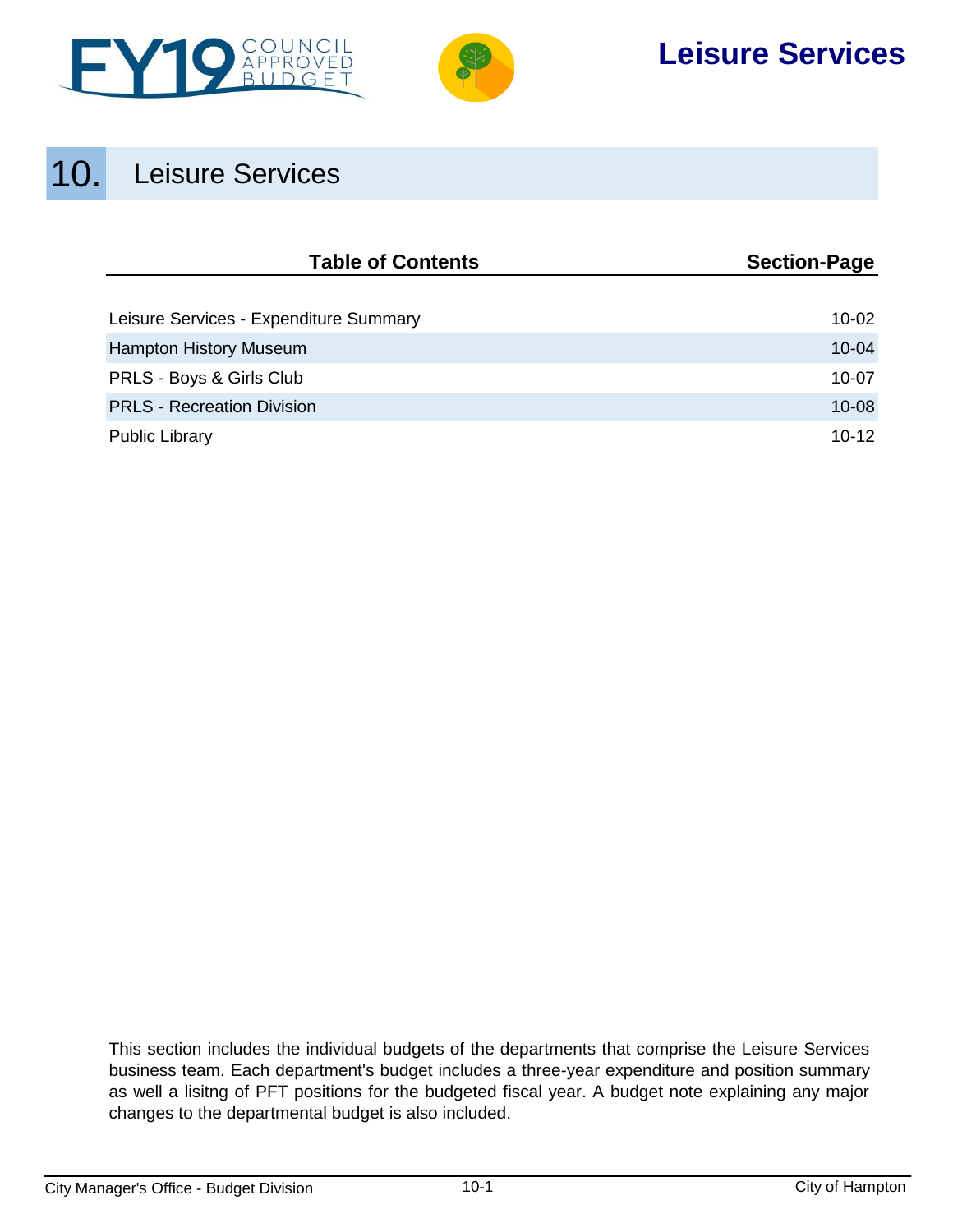<span id="page-1-0"></span>



## **Mission**

The goal of the Leisure Services team is to provide recreational, leisure, and cultural amenities and venues for our residents.

| <b>Departmental Breakdown</b>     |                       |                       |                       |                         |                       |                         |  |  |  |  |
|-----------------------------------|-----------------------|-----------------------|-----------------------|-------------------------|-----------------------|-------------------------|--|--|--|--|
| <b>Departments</b>                | 2016<br><b>Actual</b> | 2017<br><b>Actual</b> | 2018<br><b>Budget</b> | 2018<br><b>Adjusted</b> | 2019<br><b>Budget</b> | Increase/<br>(Decrease) |  |  |  |  |
| <b>Hampton History Museum</b>     | 306,695               | 349,082               | 359,776               | 364,589                 | 360,818               | (3,771)                 |  |  |  |  |
| PRLS - Boys & Girls Club          | 25,000                | 25,000                | 25,000                | 25,000                  | 25,000                | $\Omega$                |  |  |  |  |
| <b>PRLS - Recreation Division</b> | 4,408,891             | 4,446,561             | 4,610,084             | 4,633,905               | 4,423,023             | (210, 882)              |  |  |  |  |
| <b>Public Library</b>             | 2,071,125             | 2,102,055             | 2,094,997             | 2,112,076               | 2,094,921             | (17, 155)               |  |  |  |  |
| <b>Grand Total</b>                | 6,811,711             | 6,922,698             | 7,089,857             | 7,135,570               | 6,903,762             | (231, 808)              |  |  |  |  |

# **Percentage of Team's FY 2019 Budget**

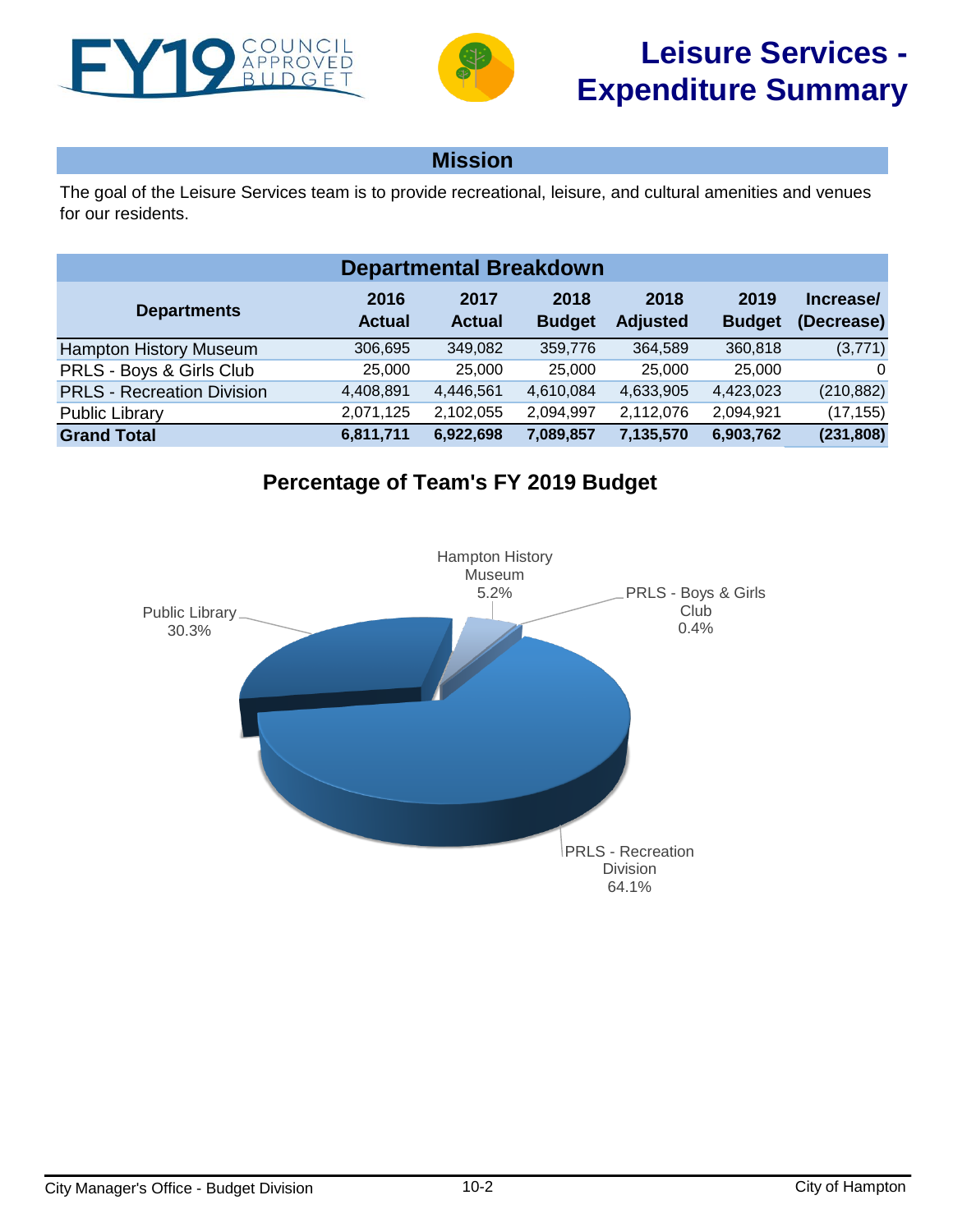



# **Council Priorities Breakdown**

The entire business team's budget is spent across the following Council strategic priorities, in the following amounts:

| <b>Council Priorities</b>                   | 2016<br><b>Actual</b> | 2017<br><b>Actual</b> | 2018<br><b>Budget</b> | 2018<br><b>Adjusted</b> | 2019<br><b>Budget</b> | Increase/<br>(Decrease) |
|---------------------------------------------|-----------------------|-----------------------|-----------------------|-------------------------|-----------------------|-------------------------|
| <b>Economic Growth</b>                      | 140,047               | 308,047               | 175,621               | 175,621                 | 186,253               | 10,633                  |
| Placemaking                                 | 2,246,195             | 2,188,739             | 2,320,140             | 2,320,140               | 2,362,589             | 42,449                  |
| Living with Water                           | 145,188               | 149,348               | 176,324               | 176,324                 | 156,280               | (20, 045)               |
| <b>Educated &amp; Engaged Citizenry</b>     | 1,714,507             | 1,801,764             | 1,820,740             | 1,820,740               | 2,001,534             | 180,795                 |
| Safe & Clean Community                      | 29,102                | 17,231                | 37,598                | 37,598                  | 37.598                | $\Omega$                |
| <b>Good Government</b>                      | 1,254,195             | 1,186,709             | 1,402,499             | 1,448,212               | 1,110,384             | (337, 828)              |
| Family Resilience & Economic<br>Empowerment | 1,282,479             | 1,270,862             | 1.156.937             | 1,156,937               | 1,049,126             | (107, 811)              |
| <b>Grand Total</b>                          | 6,811,711             | 6,922,698             | 7,089,857             | 7,135,570               | 6,903,762             | (231, 808)              |

# **Percentage of Team's FY 2019 Budget**

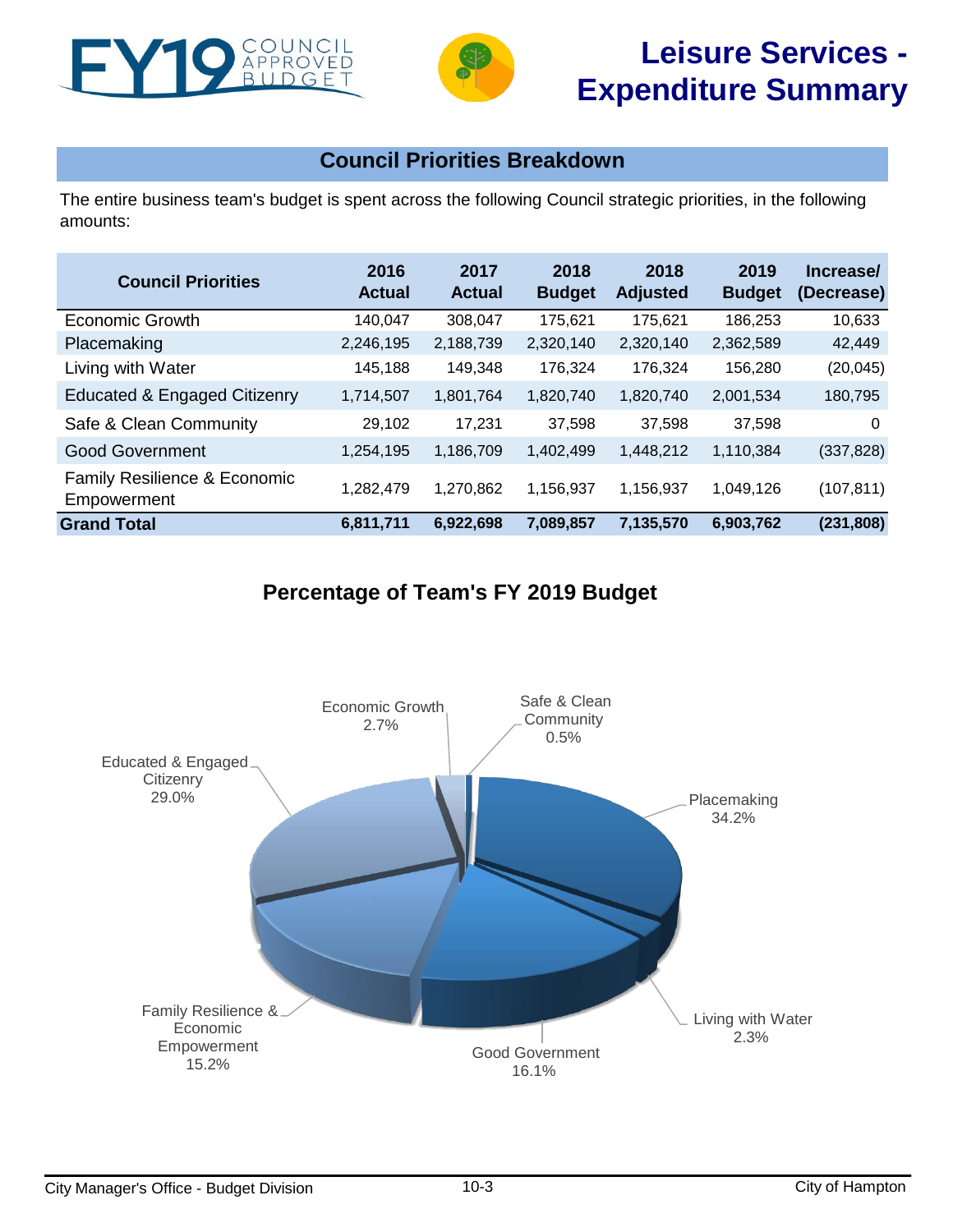<span id="page-3-0"></span>



# **Hampton History Museum**

## **Mission**

We are the museum of the life and history of Hampton. We have created a new way of telling the City's story through groundbreaking exhibitions, educational programs, city-wide initiatives and events. Through carefully planned programs we share the truth of Hampton's past and learn from it to guide our public actions. The cornerstone of our mission is to celebrate the 400 years of history that make the City of Hampton "a unique destination".



## Expenditure Summary and History

|                           | 2016    | 2017    | 2018          | 2018     | 2019          | lncrease /        |
|---------------------------|---------|---------|---------------|----------|---------------|-------------------|
|                           | Actual  | Actual  | <b>Budget</b> | Adjusted | <b>Budget</b> | <i>(Decrease)</i> |
| <b>Personnel Services</b> | 237,349 | 276.562 | 286,040       | 290,853  | 290,733       | (120)             |
| <b>Operating Expenses</b> | 69,346  | 72.520  | 73.736        | 73.736   | 70,085        | (3,651)           |
| Capital Outlay            |         |         | 0             |          |               |                   |
| <b>Grand Total</b>        | 306,695 | 349,082 | 359,776       | 364,589  | 360,818       | (3, 771)          |

### Permanent Full-Time (PFT) Staffing History

|                      | 2016   | 2017   | 2018          | 2018     | 2019 | lncrease /               |
|----------------------|--------|--------|---------------|----------|------|--------------------------|
|                      | Actual | Actual | <b>Budget</b> | Adjusted |      | Budget <i>(Decrease)</i> |
| <b>PFT Positions</b> | 4.0    | 4.0    | 4.0           | 4.0      | 4.0  | 0.G                      |

### *Budget Note*

The FY18 Adjusted Budget includes funding for the 2% general wage increase (GWI) that was originally budgeted in Retirement and Employee Benefits. Operating Expenses was reduced to help balance the budget.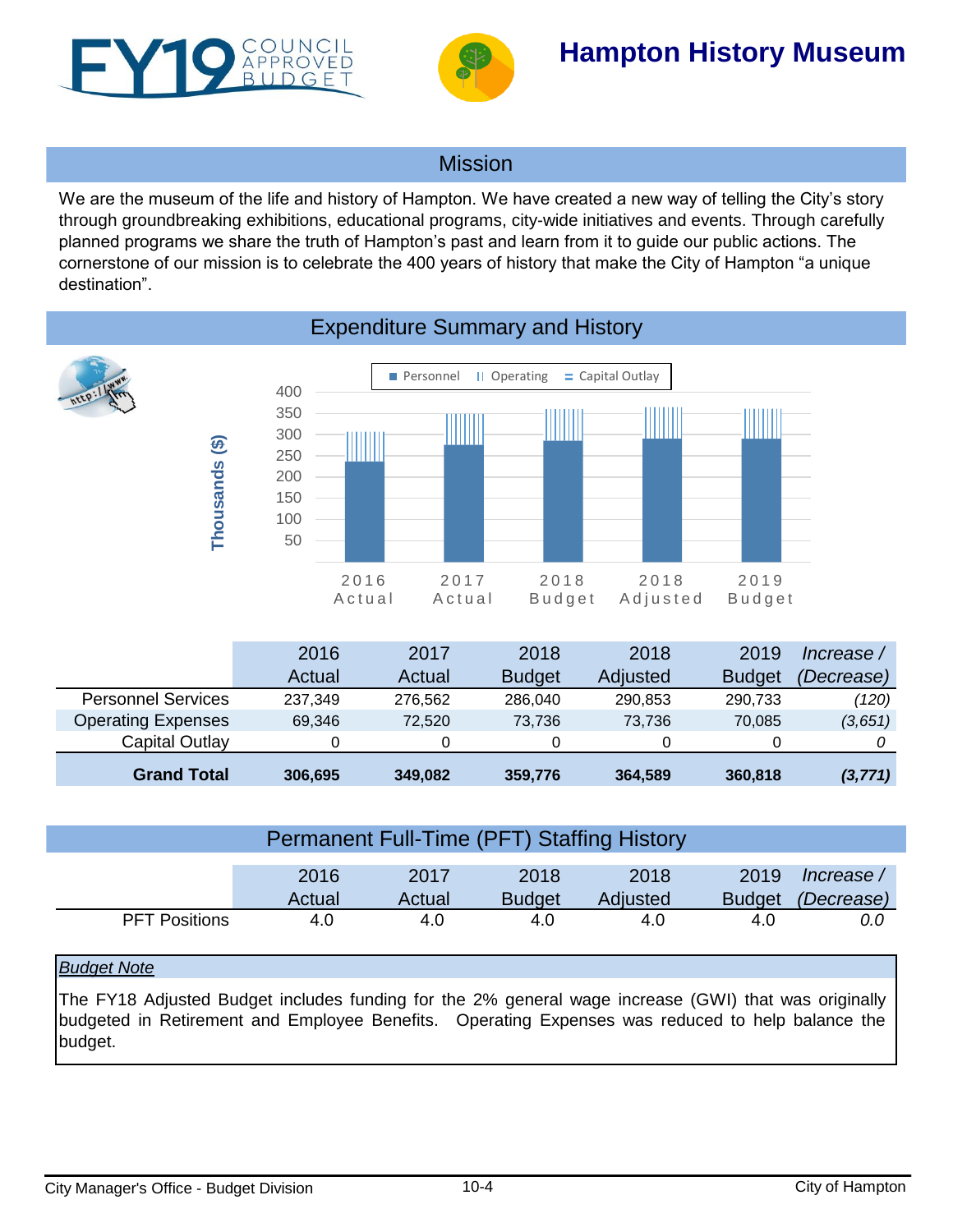



# **Hampton History Museum**

|                         |            | 2019 PFT Positions        |          |
|-------------------------|------------|---------------------------|----------|
| <b>Position</b>         | $#$ of PFT | <b>Position</b>           | # of PFT |
| <b>MUSEUM REGISTRAR</b> |            | MUSEUM PROMOTIONS MANAGER |          |
| <b>MUSEUM MANAGER</b>   |            | <b>CURATOR</b>            |          |

**Grand Total: 4**

## Performance Indicators

| <b>Indicator</b>                                                                           | <b>Type</b> | 2016<br><b>Actual</b> | 2017<br><b>Actual</b> | 2018<br><b>Estimate</b> | 2019<br>Target |
|--------------------------------------------------------------------------------------------|-------------|-----------------------|-----------------------|-------------------------|----------------|
| % of items in collection that have<br>successfully been documented as to<br>their location | Efficiency  | 90%                   | 91%                   | 98%                     | 100%           |
| % of items in collection that have<br>successfully been managed, stored, and<br>preserved  | Efficiency  | 100%                  | 100%                  | 100%                    | 100%           |
| <b>Citizen Satisfaction Rating</b>                                                         | Outcome     | N/A                   | N/A                   | 97%                     | 98%            |
| % of all survey responders who liked<br>our programming                                    | Outcome     | N/A                   | N/A                   | 80%                     | 90%            |
| Total Membership count                                                                     | Outcome     | 340                   | 341                   | 360                     | 380            |
| # of unique visitors and followers on<br>Social Media and website                          | Outcome     | 4,357                 | 6,217                 | 6,500                   | 7,000          |
| % increase of audience served                                                              | Output      | 16%                   | $-20%$                | 4%                      | 4%             |
| % of collection documented                                                                 | Output      | 30%                   | 30%                   | 30%                     | 31%            |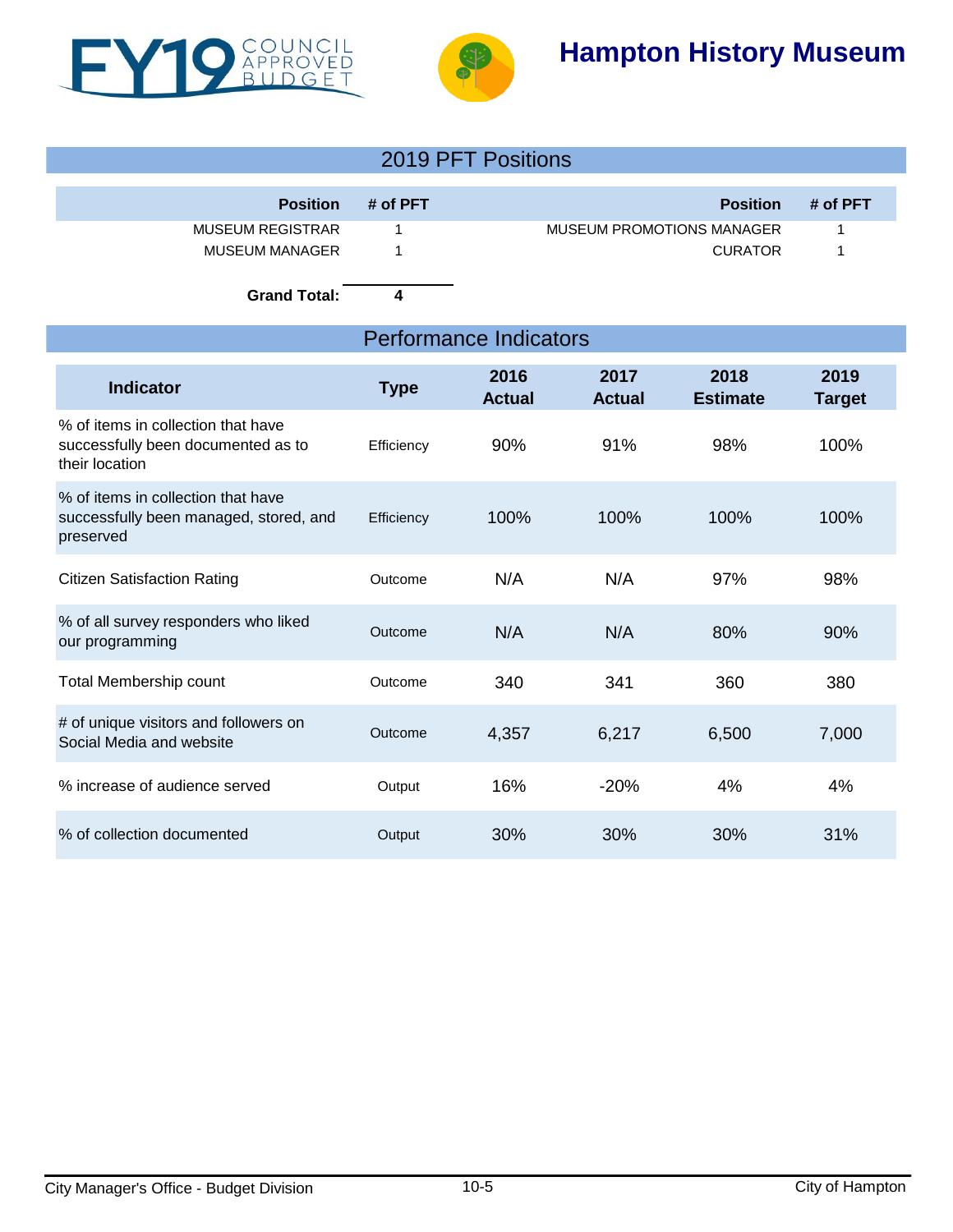



# **Hampton History Museum**



### **Collections, Exhibitions & Programs \$119,071**

Creating vibrant new exhibitions and programs provides a product that has value to people – for their own lives and the lives of their children – particularly when we can provide context to the national historical narrative and current issues. The Museum will continue to maintain and catalog the current collection as well as search out and acquire objects of historical significance to Hampton, the region and the nation. New programming initiatives will enhance attendance. In addition to maintaining and improving our permanent exhibitions that tell the broad story of our City, we develop changing exhibitions that engage a diverse audience and provide multiple opportunities for the general public to experience new content each year. By improving and upgrading the collection and exhibits, and providing access to the collection for the general public, Hampton's diverse population will be better served.

### **Education/Promotion \$79,841**

The Museum exists to provide educational and interpretive programs for schools, families and adults of all ages. These programs are designed to present Hampton's heritage in connection with national historical themes. Through our education initiatives, we change history from a passive learning experience into an engaging exploration that will impact our community. We will create a touchable, interactive space in which learning about history is fun and will bring families to our facility, again and again. We also focus on sharing this information to as large and diverse an audience as possible through our promotional efforts.

### **Operations & Planning \$150,720**

The goal of the Museum is to continue to be the facilitator and promoter of the City's history and provide events, educational programs, exhibitions, professional maintenance, cataloging and strategic growth of the City's historic collection. This service area insures all of this is accomplished through management of resources, planning, analysis of activities, and oversight of all aspects of the Museum's operations. This area of operations guarantees we provide a beautiful space where people learn, research and meet – providing great value to the community.

### **Fixed Cost \$11,186**

This service accounts for various fixed costs for the department, including auto/fleet, IT, and risk management costs.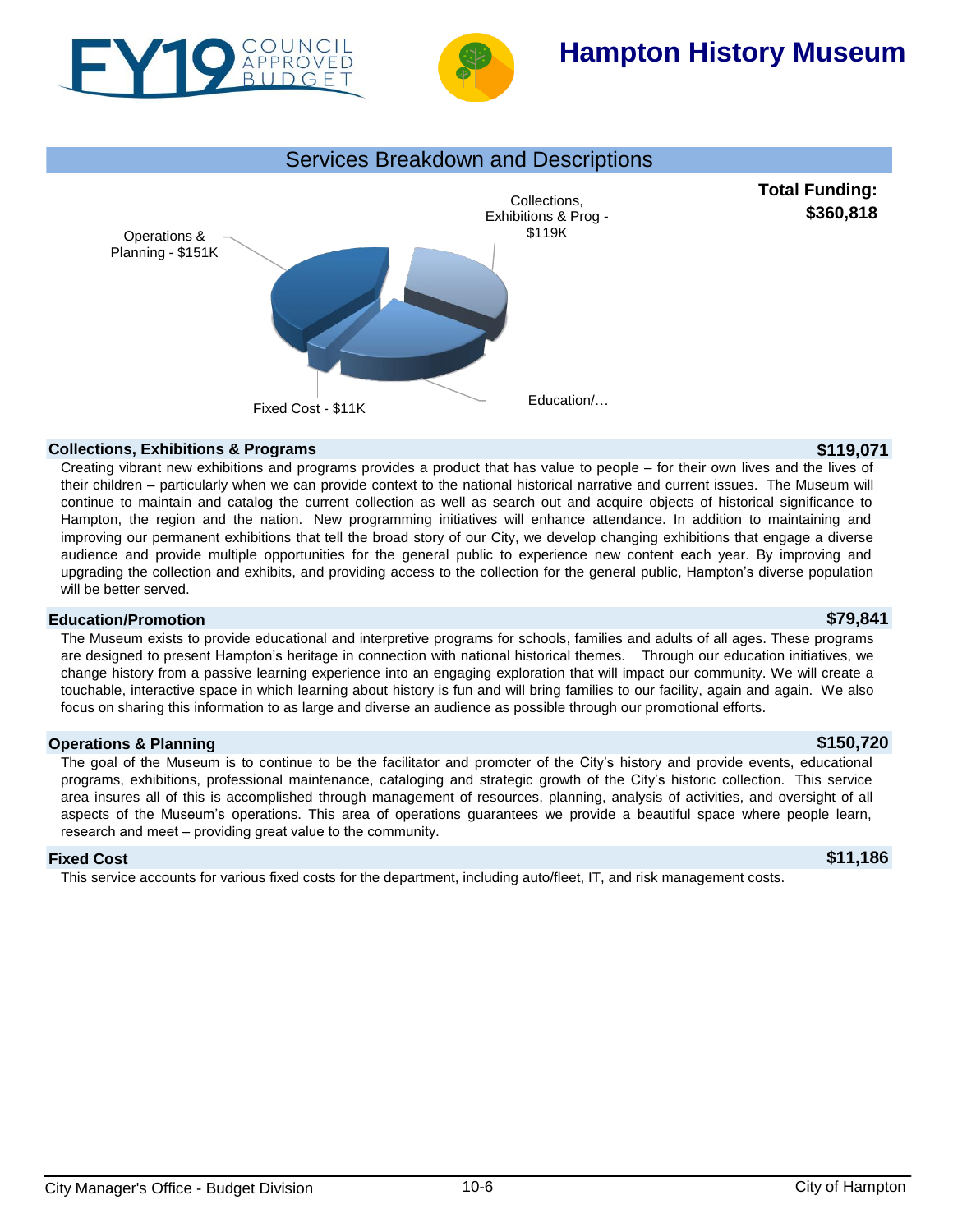<span id="page-6-0"></span>



## Mission

The Boys & Girls Clubs of the Virginia Peninsula have been leaders in youth development for 64 years, making a positive difference in the lives of young people from disadvantaged economic, social and family circumstances. Their mission in each club unit is the same: to inspire and enable all young people, especially those who need us most, to realize their full potential as productive, responsible and caring citizens. With the closure of Lincoln Park, the Boys and Girls Club now operates one club in Hampton.



## *Budget Note*

This is a maintenance level budget.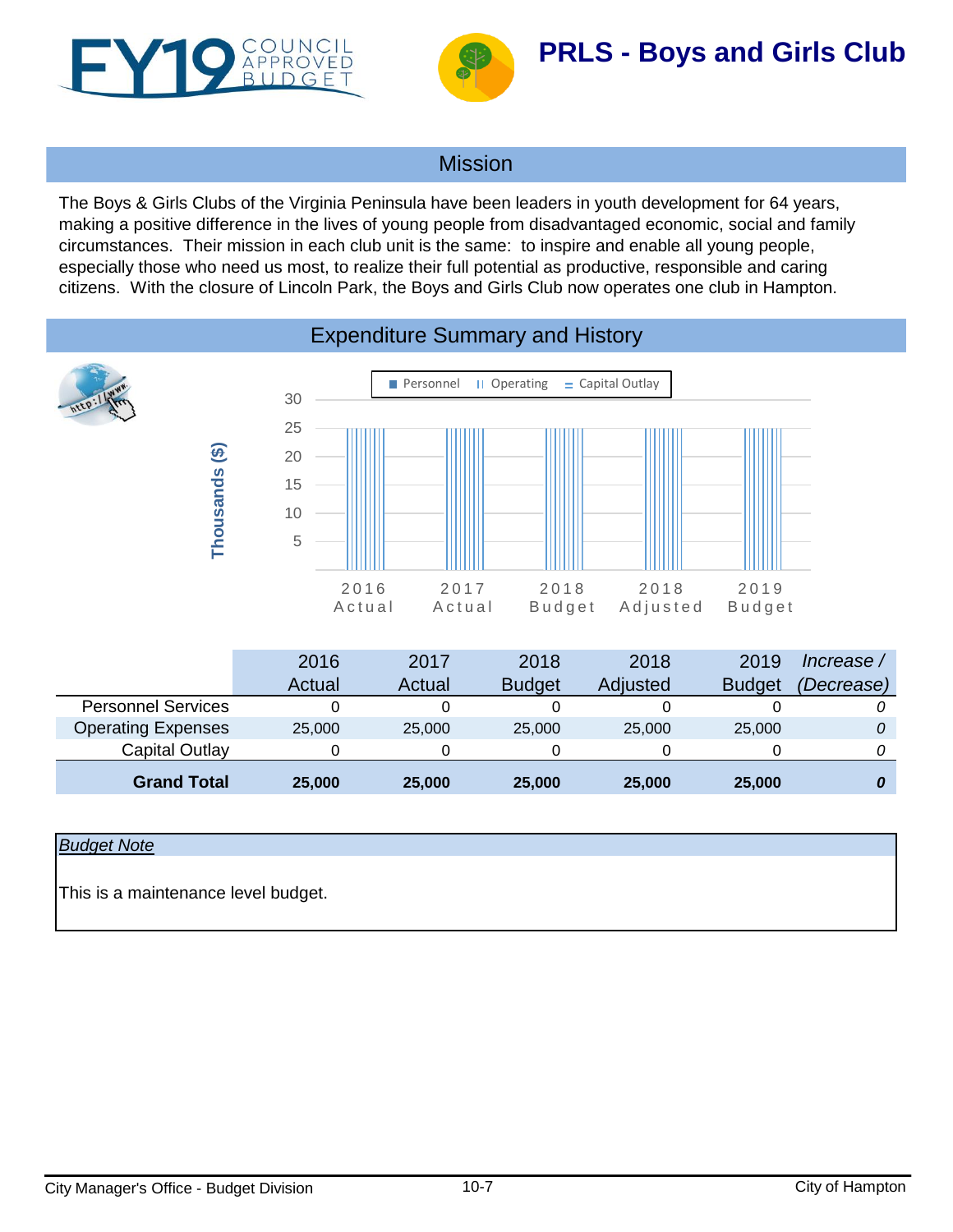<span id="page-7-0"></span>



## **Mission**

The City of Hampton Parks, Recreation & Leisure Services (PRLS) Department strives to inspire and sustain a passion for parks, recreation & leisure by providing the highest quality of lifelong opportunities in the areas of recreation, education, culture and adventure that enhances our citizens' and guests' quality of life.



|                           | 2016      | 2017      | 2018          | 2018      | 2019          | Increase / |
|---------------------------|-----------|-----------|---------------|-----------|---------------|------------|
|                           | Actual    | Actual    | <b>Budget</b> | Adjusted  | <b>Budget</b> | (Decrease) |
| <b>Personnel Services</b> | 2.972.400 | 2,908,154 | 3.112.422     | 3,136,243 | 2.981.272     | (154,971)  |
| <b>Operating Expenses</b> | 1,395,656 | 1,507,725 | 1,443,562     | 1.443.562 | 1,387,651     | (55, 911)  |
| Capital Outlay            | 40.835    | 30.682    | 54.100        | 54.100    | 54.100        |            |
| <b>Grand Total</b>        | 4,408,891 | 4,446,561 | 4,610,084     | 4,633,905 | 4,423,023     | (210, 882) |

| Permanent Full-Time (PFT) Staffing History |        |        |               |          |               |            |  |  |  |
|--------------------------------------------|--------|--------|---------------|----------|---------------|------------|--|--|--|
|                                            | 2016   | 2017   | 2018          | 2018     | 2019          | lncrease / |  |  |  |
|                                            | Actual | Actual | <b>Budget</b> | Adjusted | <b>Budget</b> | (Decrease) |  |  |  |
| <b>PFT Positions</b>                       | 44.0   | 44.0   | 43.0          | 43.0     | 41.0          | (2.0)      |  |  |  |

### *Budget Note*

The FY18 Adjusted Budget includes funding for the 2% general wage increase (GWI) that was originally budgeted in Retirement and Employee Benefits. The overall decrease in this budget is attributed to attrition; fixed costs adjustments; transitioning staff and operating expenses for the Performing Arts Center to the Hampton Coliseum/Arts Commission; and, a slight decrease in operating expenses to help balance the budget.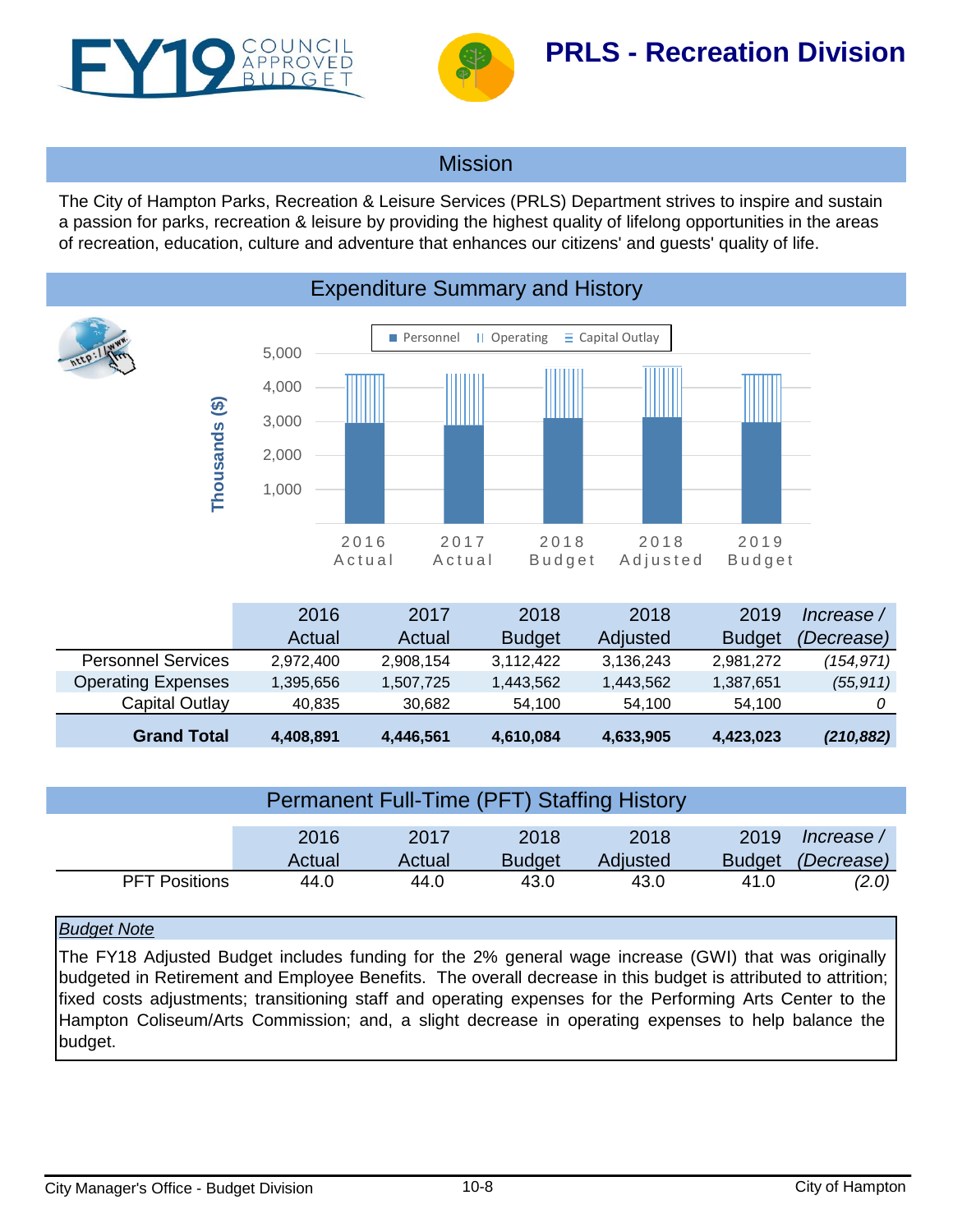# **PRLS - Recreation Division**





## 2019 PFT Positions

| <b>Position</b>               | # of PFT | <b>Position</b>                | # of PFT |
|-------------------------------|----------|--------------------------------|----------|
| OFFICE SPECIALIST-SENIOR      | 3        | PROGRAM COORDINATOR            | 5        |
| <b>PARK CHIEF RANGER</b>      |          | RECREATION PROFESSIONAL        | 5        |
| DEPUTY DIRECTOR OF PRLS       |          | SENIOR RECREATION PROFESSIONAL | 9        |
| <b>FARM MANAGER</b>           |          | ADMINISTRATIVE ASSISTANT       |          |
| FARM HAND                     | 2        | PARK RANGER                    | 5        |
| SPC EVENTS PROJ/PROMO MANAGER |          | <b>PARK SENIOR RANGER</b>      |          |
| UNIT OPERATIONS MANAGER       | 3        | <b>PARKS SENIOR TECHNICIAN</b> | 3        |

**Grand Total: 41**

| <b>Indicator</b>                                                                                | <b>Type</b> | 2016<br><b>Actual</b> | 2017<br><b>Actual</b>  | 2018<br><b>Estimate</b>                                | 2019<br><b>Target</b>           |
|-------------------------------------------------------------------------------------------------|-------------|-----------------------|------------------------|--------------------------------------------------------|---------------------------------|
| # of Classes Offered at Indoor Pool                                                             | Output      | 123                   | 126                    | 126                                                    | 140                             |
| # of Memberships Issued                                                                         | Output      | 3,502                 | 3,100                  | 3,100                                                  | 5674                            |
| # of Participants Registered in<br><b>Therapeutic Recreation</b>                                | Output      | 425                   | 450                    | 500                                                    | 500                             |
| # of partnerships with the community<br>and local organizations                                 | Output      | n/a                   | n/a                    | 400                                                    | 450                             |
| # of Volunteers and hours contributed to<br>our parks and programs                              | Output      | n/a                   | 84 vols;<br>6,191 hrs. | 200 vols;<br>8,000 hrs                                 | 300 vols;<br>10,000 hrs         |
| # of Youth Participanats in Athletic<br>Programs                                                | Output      | 1,937                 | 2,100                  | 2,200                                                  | 2,200                           |
| % of work orders addressed within time<br>frames of 24 hours, 48 hours, and 72<br>hours or more | Output      | n/a                   | n/a                    | 24 hrs: 80%; 24 hrs: 85%;<br>48 hrs: 15%; 48 hrs: 12%; | $72 + hrs$ : 5% $72 + hrs$ : 3% |
| Total attendance at Indoor Pool                                                                 | Output      | n/a                   | 30,000                 | 33,000                                                 | 36,000                          |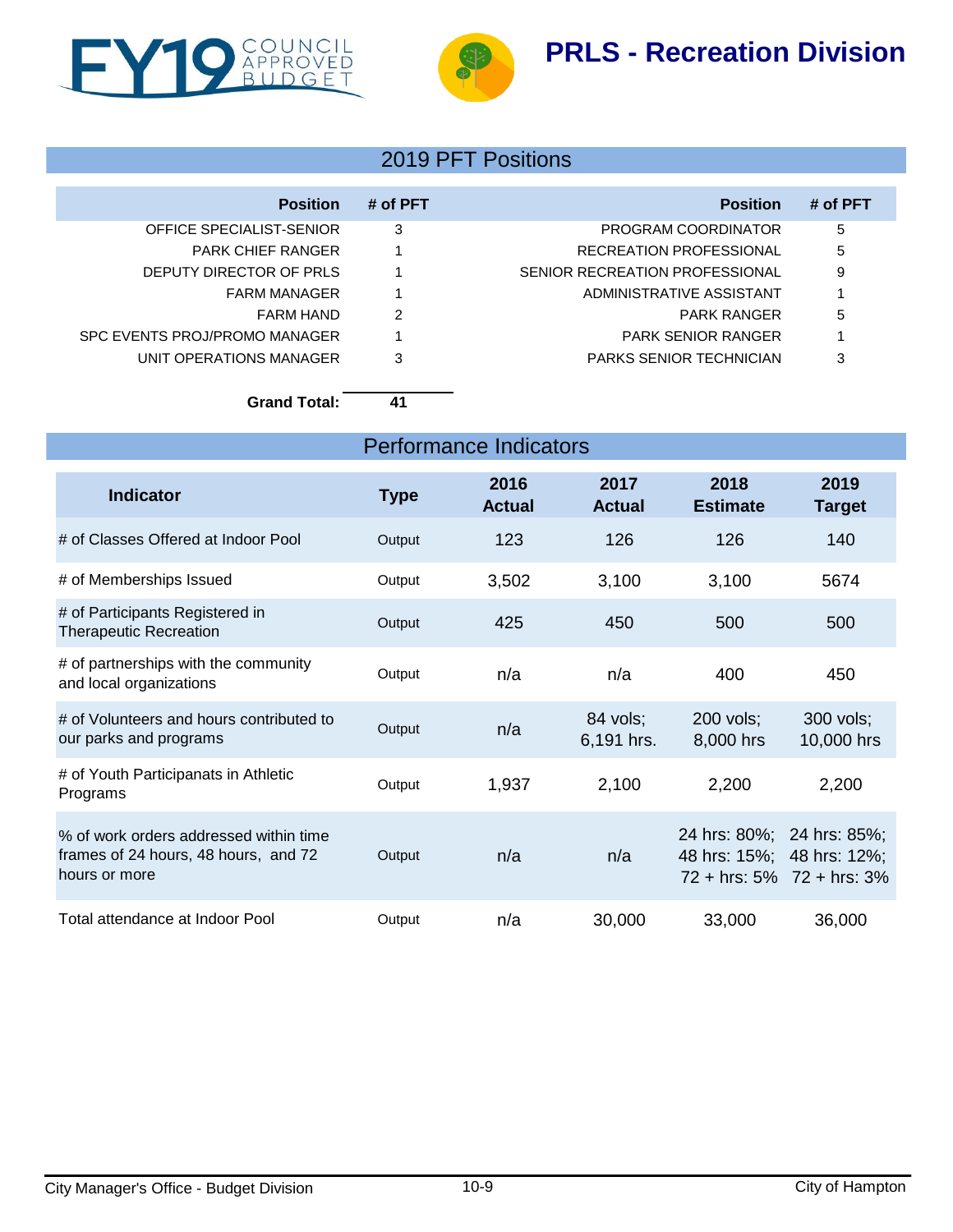



# **PRLS - Recreation Division**



### **Leadership & Management/Administrative Support \$632,921**

Provide leadership and management for the Hampton Parks, Recreation & Leisure Services Department so that the objectives of the department are met. Provide oversight for programs and services to increase participation in parks and recreation facilities of leisure activities for all citizens. Manage maintenance and enhancement programs to improve the appearance of public facilities, parks, recreational areas and major thoroughfares city-wide.

### **Aquatics Division \$192,424**

Provide a variety of aquatic activities and events to the citizens of Hampton. Operate the pool at Fort Monroe and the Performing Arts Center while offering swim lessons, exercise classes and therapeutic classes.

### **Athletics \$210,050**

Manage youth sports associations and adult leagues in football, basketball, wrestling, softball and track. Support city-wide soccer programs and the Boo Williams Basketball program. Provide training to youth coaches through NYSCA to over 50 coaches a year. Offer summer camps through Hook-A-Kid on Golf, National Football League (NFL) football and other national partners.

### **Beach Patrol & Safety \$75,195**

Coordinate special events at Buckroe Beach; provide lifeguards from May 15th through September 15th at all public beaches along the boardwalk; offer rentals during the season; provide park ranger cadets at Buckroe Beach to maintain Buckroe Beach Park.

### **Bluebird Gap Farm \$224,481**

Maintain a working farm that is open to the public and educates visitors on domestic and wildlife management. Operation of the farm is 7 days per week and open to the public 5 days per week. Animals are maintained and fed twice daily. Farm facilities are cleaned and maintained on a daily basis with all safety issues addressed immediately.

### **Buckroe Fishing Pier \$312,559**

To provide operational management, security and concession (bait and tackle) services, 7 days a week, 24 hours a day, weather permitting, for the pier. Offer programs, tournaments and special fishing events to promote leisure and educational fishing opportunities.

### **Center Operations \$1,193,524**

Provide open access and center operations for citizens at six community centers including Fort Monroe and two neighborhood centers. Offer programs and activities to the citizens of Hampton and the surrounding localities that promote lifelong leisure and healthy lifestyles by providing weight and cardio equipment at community centers.

### **Citywide Playgrounds \$139,689**

During the summer, responsible for the operations of 12 summer playground programs at elementary schools and outside venues: providing at least 6 enrichment activities per site during the fiscal year and partnering with Hampton City Schools, In-Sync and other outside agencies to offer comprehensive programming and facility use.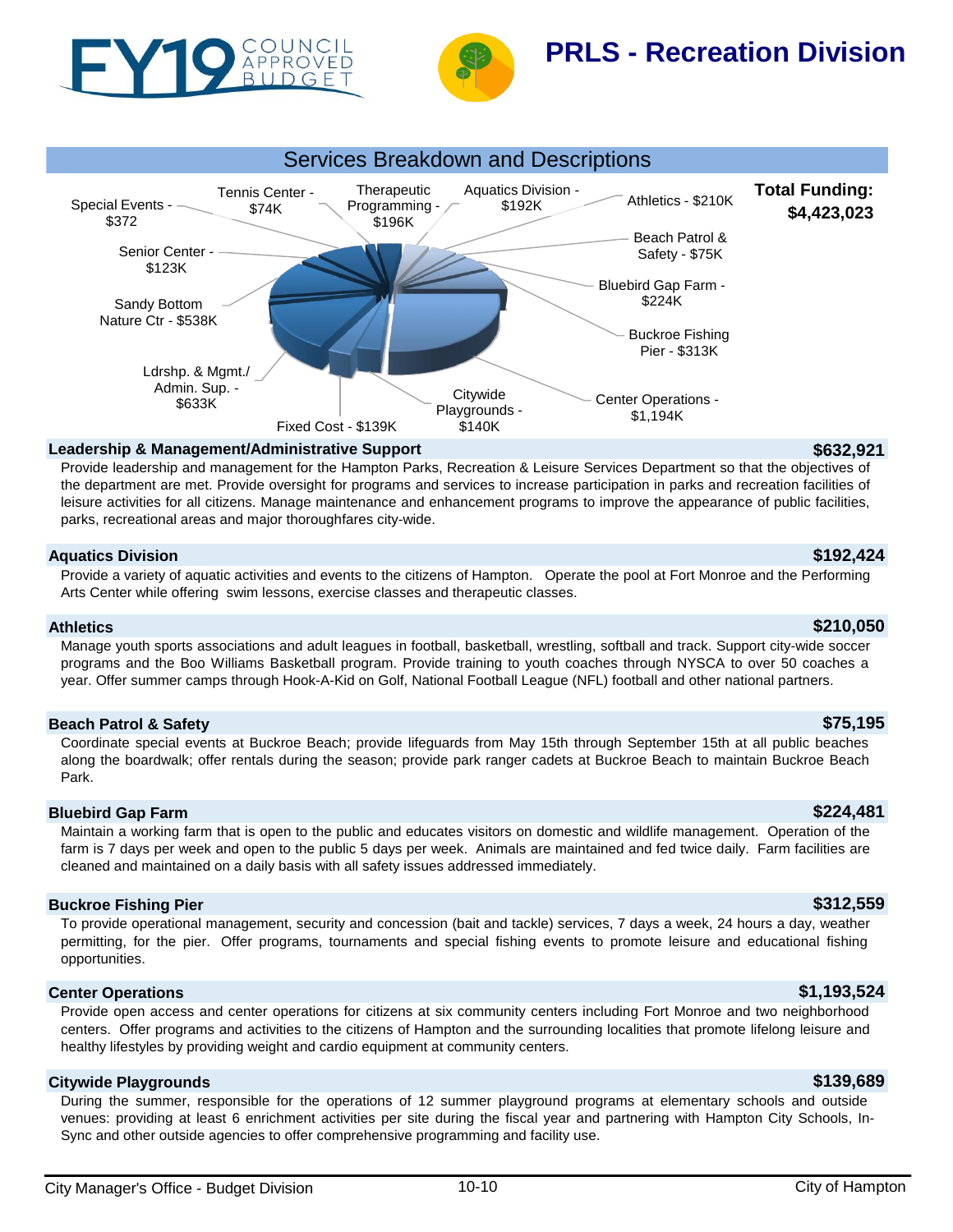



# **PRLS - Recreation Division**

### **Sandy Bottom Nature Center \$537,845**

Provide wildlife and environmental education at a quality public nature park. This service provides 24 hour staffing with evening use for programs and campers. The facility is the most visited attraction in Hampton and the third most visited park in Virginia. Over 20,000 visitors will be involved in programs targeted for schools, environmental groups and the general public.

### **Senior Center \$123,515**

The general operation of the Hampton Senior Center offers a variety of enriching programs that meet the needs of Hampton's senior population to include wellness, fitness, continuing education and trips. Provide space to Peninsula Agency on Aging for meal site, "Meals on Wheels" program and provide activities for those participants. Create activities for eight outreach sites. This facility operates 32 hours a week.

### **Special Events \$372,506**

Produce a variety of high quality city-wide family oriented special events throughout the City of Hampton including Downtown Hampton and Buckroe Beach.

### **Tennis Center \$73,549**

Operates the Hampton Tennis Center seven months out of the year offering play, leagues, lessons, clinics, summer camps and tournaments for all ages.

### **Therapeutic Programming \$196,050**

Partner with Hampton City Schools to offer therapeutic recreational programs in the schools for people with special needs. Provide summer camp, after school programs, camp explorer and conduct assessment of participants in recreational programs.

### **Fixed Cost \$138,715**

This service accounts for various fixed costs for the department, including auto/fleet, IT, and risk management costs.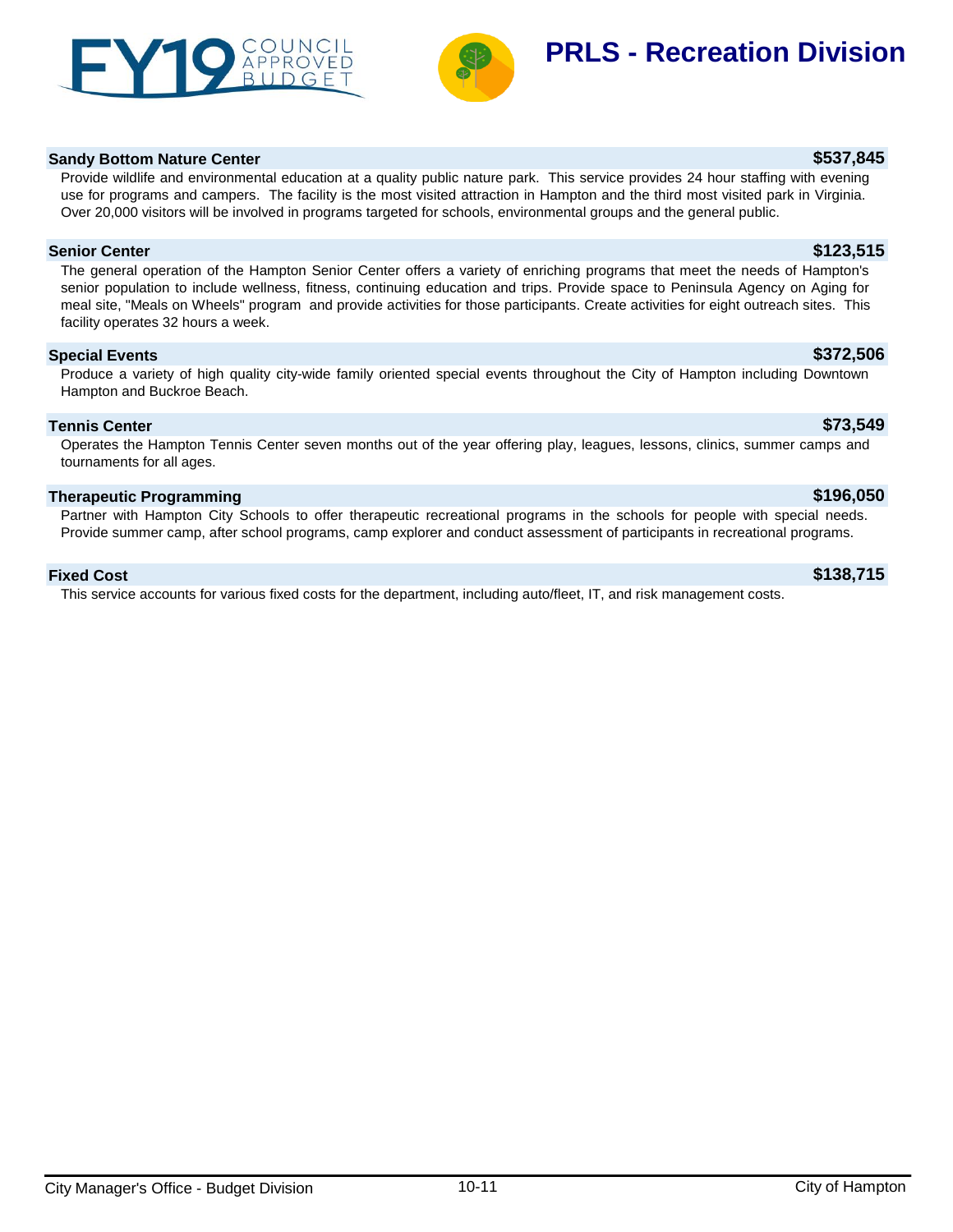<span id="page-11-0"></span>



# **Public Library**

## Mission

The mission of the Hampton Public Library is to ensure that our citizens have the intellectual tools for a lifetime of learning and civic participation.



|                           | 2016      | 2017      | 2018          | 2018      | 2019          | Increase /        |
|---------------------------|-----------|-----------|---------------|-----------|---------------|-------------------|
|                           | Actual    | Actual    | <b>Budget</b> | Adjusted  | <b>Budget</b> | <i>(Decrease)</i> |
| <b>Personnel Services</b> | 1.359.121 | 1,375,864 | 1,374,686     | 1,391,765 | 1,391,687     | (78)              |
| <b>Operating Expenses</b> | 709,653   | 716,100   | 720,311       | 720,311   | 703.234       | (17, 077)         |
| Capital Outlay            | 2.351     | 10.091    |               | 0         |               |                   |
| <b>Grand Total</b>        | 2,071,125 | 2,102,055 | 2,094,997     | 2,112,076 | 2,094,921     | (17, 155)         |

|                      | Permanent Full-Time (PFT) Staffing History |                |                       |                  |                       |                          |
|----------------------|--------------------------------------------|----------------|-----------------------|------------------|-----------------------|--------------------------|
|                      | 2016<br>Actual                             | 2017<br>Actual | 2018<br><b>Budget</b> | 2018<br>Adjusted | 2019<br><b>Budget</b> | / Increase<br>(Decrease) |
| <b>PFT Positions</b> | 26.0                                       | 26.0           | 25.0                  | 25.0             | 25.0                  | 0.0                      |

## *Budget Note*

The FY18 Adjusted Budget includes funding for the 2% general wage increase (GWI) that was originally budgeted in Retirement and Employee Benefits. The Library's Operating Expenses reflects the savings generated from a reduced lease cost for the Northampton branch.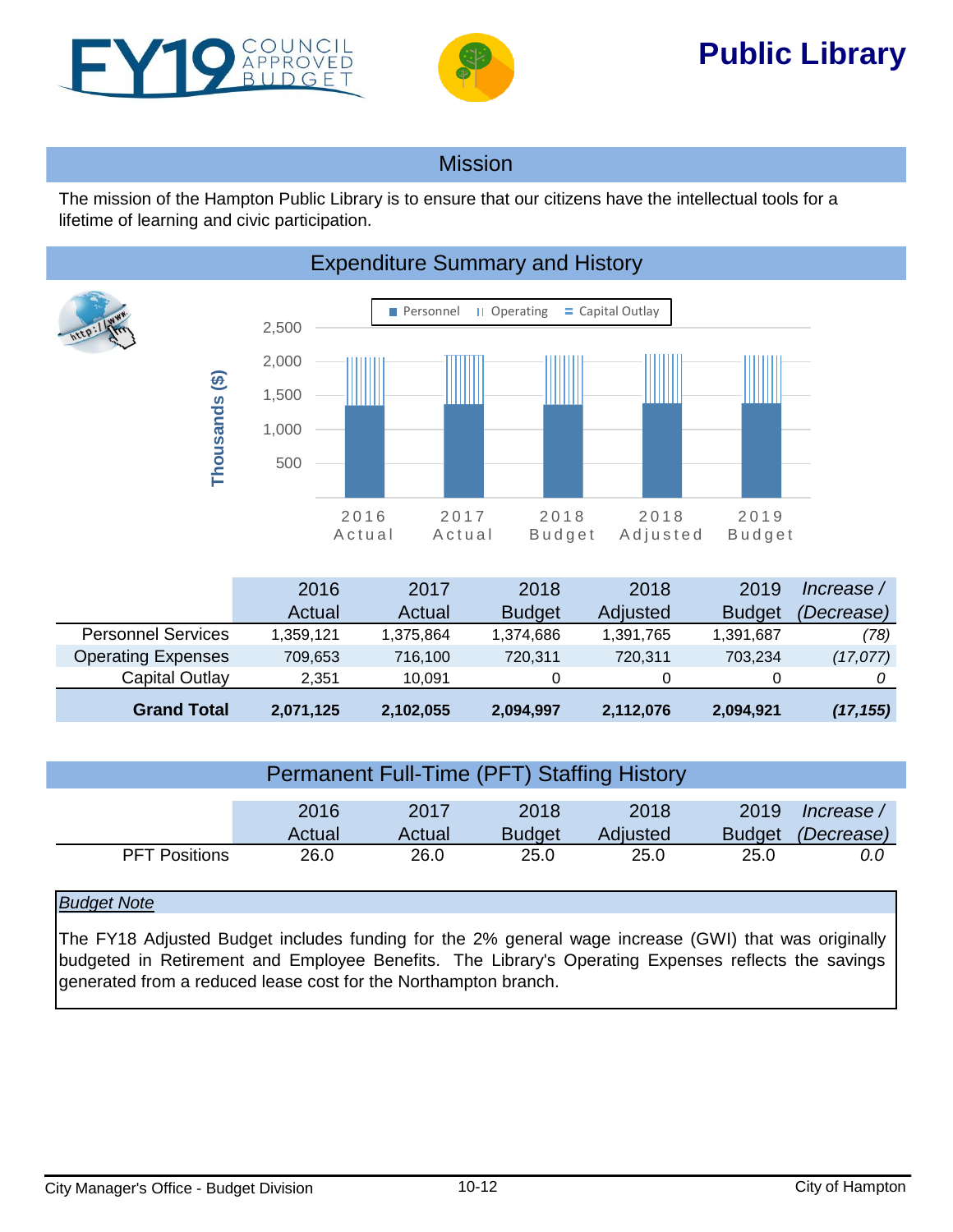# **Public Library**



I



## 2019 PFT Positions

| <b>Position</b>            | # of PFT | <b>Position</b>          | # of PFT |
|----------------------------|----------|--------------------------|----------|
| LIBRARIAN II-CATALOGING    |          | CUSTODIAN-SENIOR         |          |
| LIBRARIAN III - SUPERVISOR |          | LIBRARY ASSISTANT        | 8        |
| ADMIN SERVICES MANAGER     |          | LIBRARY SENIOR ASSISTANT |          |
| LIBRARIAN II-CHILDRENS     |          | <b>CLERK</b>             |          |
| DIRECTOR, LIBRARY          |          | LIBRARIAN IV-BRANCH MGR  | 3        |

**Grand Total: 25**

| <b>Performance Indicators</b>                                  |             |                       |                       |                         |                       |  |  |  |  |
|----------------------------------------------------------------|-------------|-----------------------|-----------------------|-------------------------|-----------------------|--|--|--|--|
| <b>Indicator</b>                                               | <b>Type</b> | 2016<br><b>Actual</b> | 2017<br><b>Actual</b> | 2018<br><b>Estimate</b> | 2019<br><b>Target</b> |  |  |  |  |
| % of total collection checked out at least<br>once in the year | Efficiency  | 14.10%                | 27.20%                | 27.50%                  | 28.00%                |  |  |  |  |
| Total # of books in the Library Collection                     | Explanatory | 266,115               | 281,412               | 282,000                 | 283,000               |  |  |  |  |
| # of Visits                                                    | Outcome     | 526,612               | 504,947               | 507,000                 | 508,000               |  |  |  |  |
| # of Members who used their library<br>card at least once/year | Outcome     | 6,768                 | 6,842                 | 6,900                   | 6,950                 |  |  |  |  |
| <b>Citizen Satisfaction Rating</b>                             | Outcome     | 96.50%                | N/A                   | 97%                     | 97%                   |  |  |  |  |
| # of Individual Use of Internet Terminals                      | Outcome     | 127,626               | 107,001               | 110,000                 | 112,000               |  |  |  |  |
| Program Attendance                                             | Outcome     | 17,189                | 32,031                | 32,000                  | 32,200                |  |  |  |  |
| Webpage Hits                                                   | Outcome     | 189,878               | 152,374               | 155,000                 | 156,000               |  |  |  |  |
| # New Library Cards / Registrations<br>issued                  | Output      | 4,913                 | 4,537                 | 4,600                   | 4,635                 |  |  |  |  |
| <b>Library Materials Lending</b>                               | Output      | 420,100               | 390,319               | 400,000                 | 402,000               |  |  |  |  |
| # of Meeting Room Events                                       | Output      | 1,419                 | 1,366                 | 1,500                   | 1,550                 |  |  |  |  |